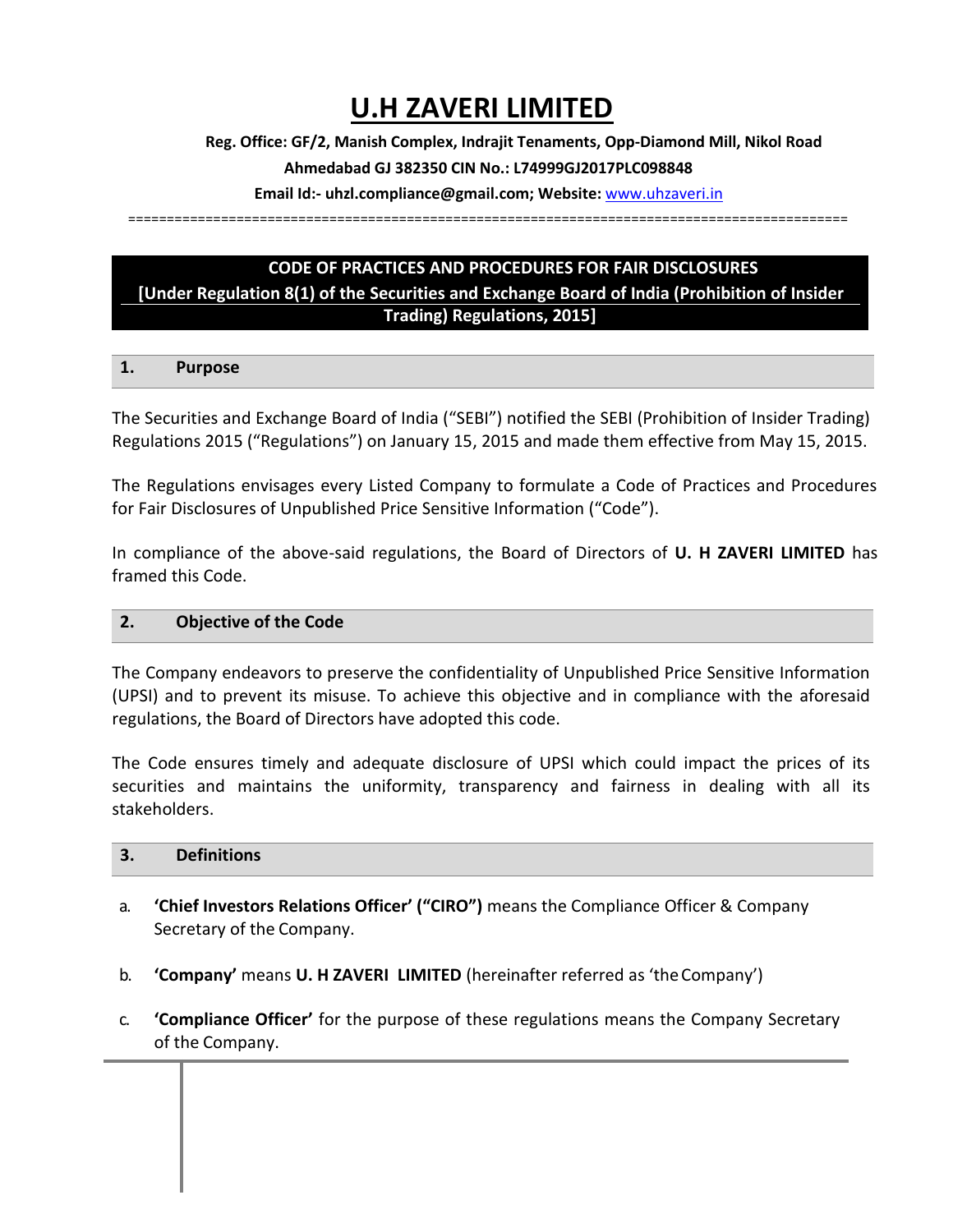d. "**Unpublished price sensitive information**" ("UPSI") means any information, relating to a company or its securities, directly or indirectly, that is not generally available which upon becoming generally available, is likely to materially affect the price of the securities and shall ordinarily including but not restricted to, information relating to financial results, dividends, change in capital structure, mergers, de-mergers, acquisitions, delisting's, disposals and expansion of business and such other transactions, changes in Key managerial personnel; and materials events in accordance with the listing agreements.

The company will adhere to the following guidelines so as to ensure fair disclosure of events and occurrence(s) that may impact price of its securities:

# **4. Norms for disclosure of UPSI**

#### **a. Prompt public disclosure of UPSI**

UPSI shall be shared by the company with stock exchanges promptly and shall also be uploaded on the Company's official website ([www.uhzaveri.i](http://www.uhzaveri./)n), in compliance of regulatory requirements.

#### **b. Uniform and Universal dissemination of UPSI**

The disclosure of UPSI shall be on a continuous, immediate, uniform and universal basis.

#### **c. Overseeing and coordinating disclosure(s)**

The CIRO shall oversee corporate disclosures and deal with dissemination of information and disclosure of UPSI.

The CIRO shall be responsible for ensuring that the Company complies with continuous disclosure requirements and for overseeing and coordinating disclosure of UPSI to stock exchanges, on the website of the company and to the media.

If any information is accidentally disclosed without prior approval of CIRO the person responsible may inform the CIRO immediately. In such event of inadvertent disclosure of UPSI, the CIRO shall take prompt action to ensure such information is generally available.

In addition to the CIRO, the following persons are also authorized to communicate with the Investors/media:

- i. Managing Director
- ii. Executive Director(s)
- iii. CFO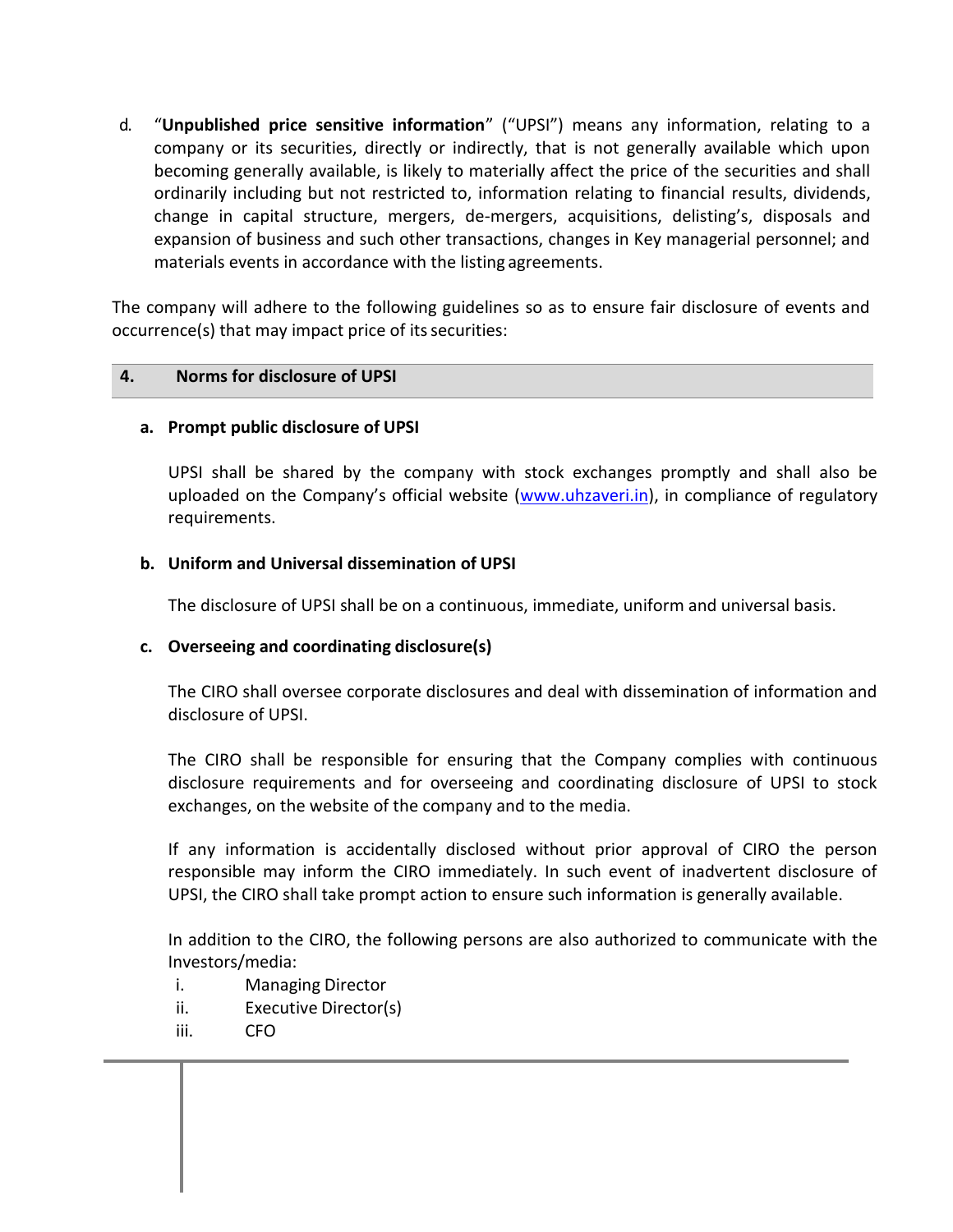### **d. Responding to market rumours**

The CIRO shall respond to any queries or requests for verification of market rumours by regulatory authorities on behalf of the Company.

The CIRO in consultation with the CFO shall also be responsible for deciding whether a public announcement is necessary for verifying or denying rumours.

The CIRO shall also provide appropriate assistance and fair response to the regulatory authorities including the stock exchanges for verification of news reports and market rumours.

#### **5. Process of disseminating information in order to make the UPSI generally available**

- Disclosure/dissemination of information may be done through various media so as to achieve maximum reach and quick dissemination.
- The website of the company may provide a means of giving investors a direct access to analyst briefing material, significant background information and questions & answers.

#### **6. Manner of dealing with analyst and research personnel**

- *(i) Only Public information to be provided*  A company shall provide only public information to the analyst/research persons/large investors like institutions.
- *(ii) Recording of discussion*  In order to avoid misquoting or misrepresentation, it is desirable that at least two company's representatives be present at meetings with analysts, brokers or institutional investors. The Company shall adopt best practices to make transcripts or records of proceedings of such meetings available on the website of the Company to ensure official confirmation and documentation of disclosures made.
- *(iii) Handling of unanticipated questions*  The Company should be careful when dealing with analysts' questions that raise issues outside the intended scope of discussion. Unanticipated questions may be taken on notice and a considered response given later. If the answer includes UPSI, a public disclosure, if considered appropriate, should be made before responding.